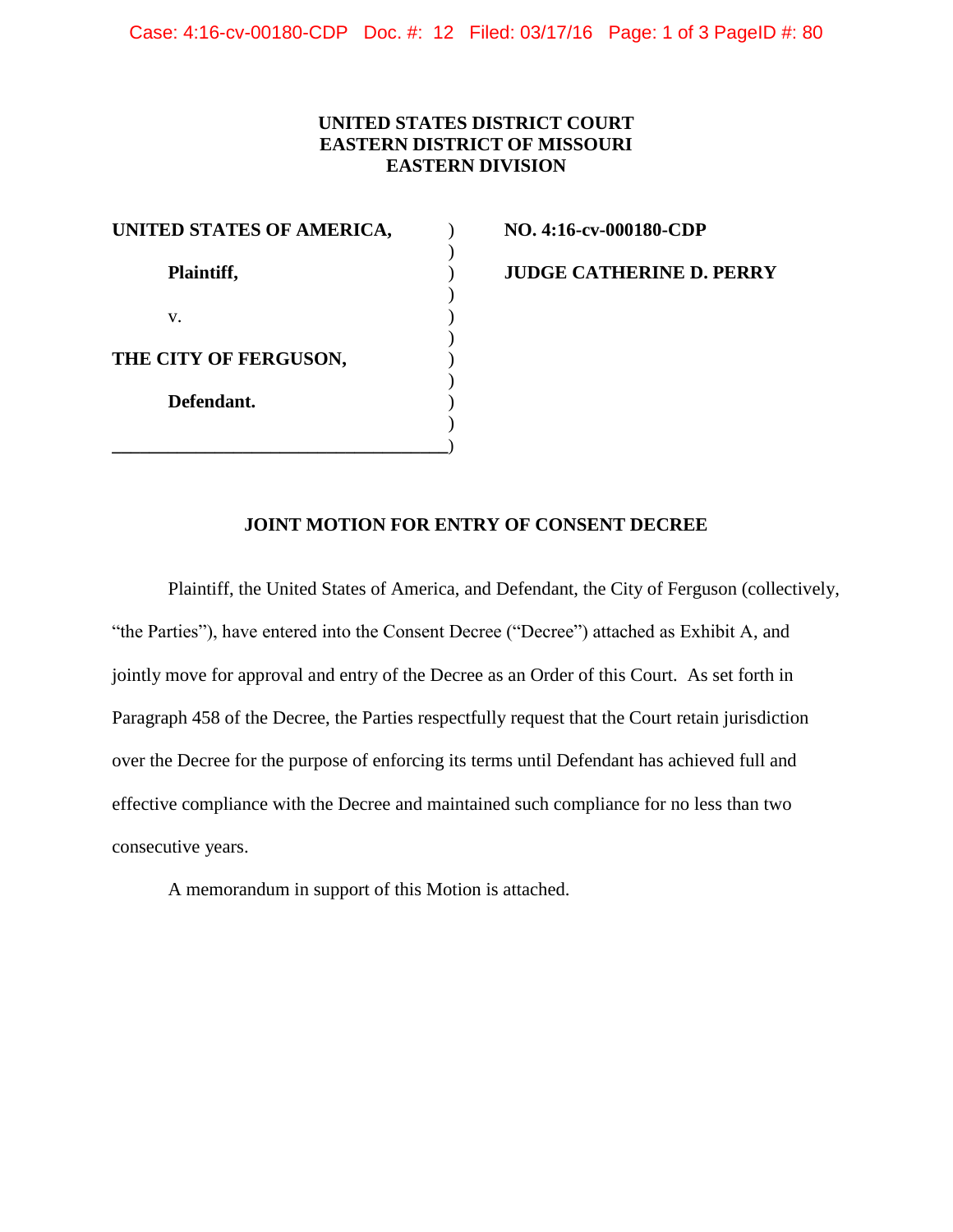Respectfully submitted this 17th day of March, 2016.

For the UNITED STATES OF AMERICA:

 Principal Deputy Assistant Attorney General VANITA GUPTA Civil Rights Division

STEVEN H. ROSENBAUM Chief, Special Litigation Section

 $\angle$ /s/ Christy E. Lopez CHRISTY E. LOPEZ Deputy Chief, Special Litigation Section 601 D Street NW Washington, DC 20004 (202) 514-2000 DC Bar Number 473612

 $/$ s/ Jude J. Volek JUDE J. VOLEK Special Counsel, Special Litigation Section 601 D Street NW Washington, DC 20004 (202) 353-1077 Permanent Bar Number 10041483N NY Bar Reg. Number 10041483

CHARLES HART AMY SENIER Trial Attorneys, Special Litigation Section

CHIRAAG BAINS Senior Counsel, Civil Rights Division